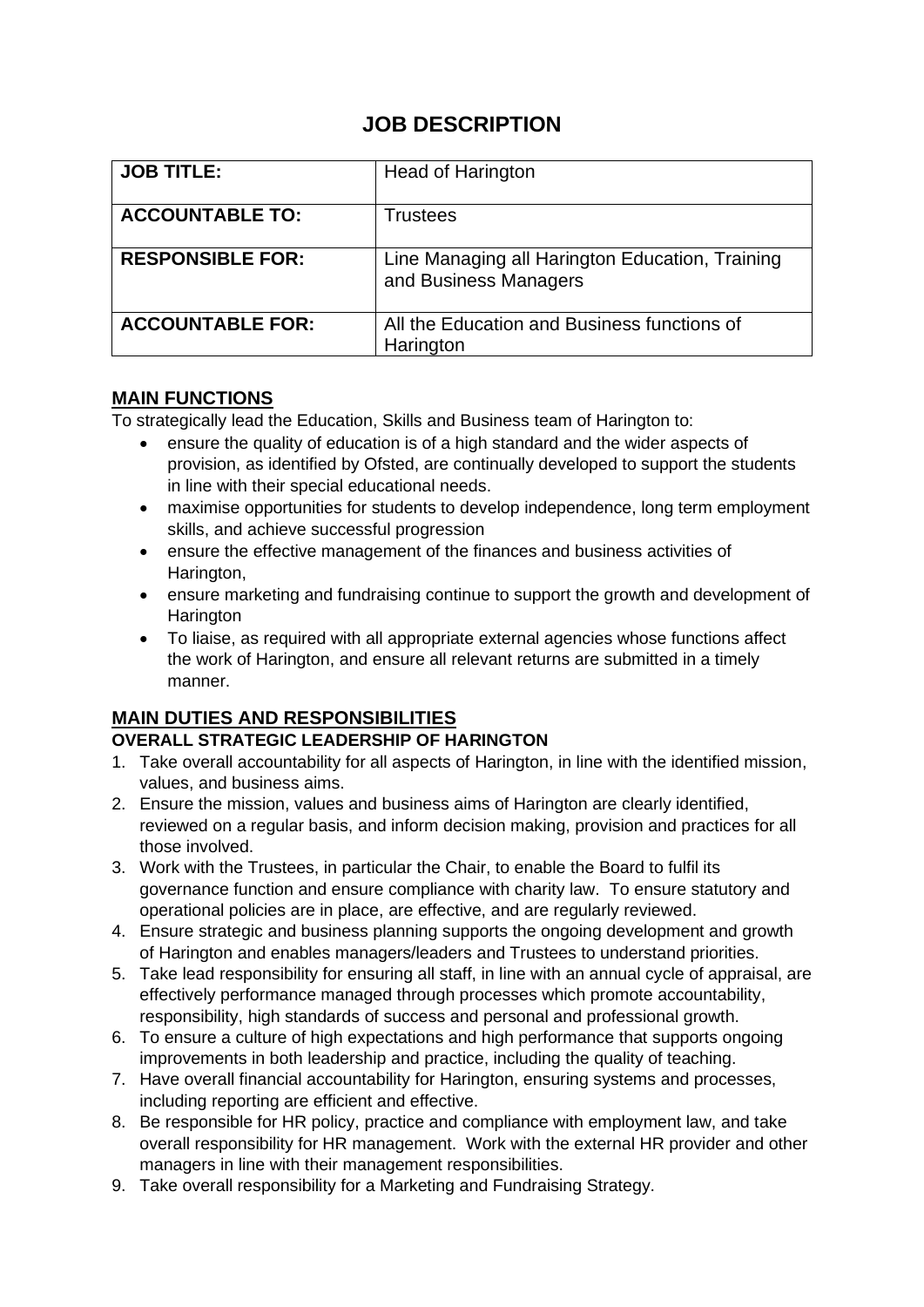### **STRATEGIC LEADERSHIP OF THE EDUCATION PROVISION**

- 1. Take overall responsibility for the effectiveness of the Education and Skills provision, including the quality of the curriculum and learning provision, teaching and learning, and learning outcomes.
- 2. Ensure the curriculum is sufficiently ambitious and that it reflects organisational intent, is effectively implemented and ensures progression in learning for all students, taking account of their SEND. Ensure that the overall impact of the curriculum is evidenced and evaluated.
- 3. Ensure that high quality, relevant and coherent learning programmes are developed and delivered for the students and that they enable students to develop their employability, living skills and/or personal and social skills.
- 4. Ensure the delivery of outstanding teaching and learning that supports students to reach their full potential.
- 5. Ensure that all educational managers effectively monitor the quality of teaching and learning across all curriculum areas, that judgements are moderated, and that prompt action is taken where teaching and learning are not yet good.
- 6. Take overall responsibility for the wider areas of the Education and Skills provision in line with the Ofsted Framework, including SEND, supporting relevant leaders and holding them to account in line with their specific responsibilities.
- 7. Ensure effective CPD is provided to support improvements in the curriculum, teaching and learning and the wider educational provision, including access to high quality leadership development opportunities in line with need.
- 8. Ensure appropriate and rigorous Quality Review systems are in place, linked to Ofsted requirements, and that these include moderated approaches, which ensure accurate and evidenced self-assessment across all areas. Ensure these effectively support evidencebased completion of the SAR, leading to informed strategic planning and target setting
- 9. Take overall responsibility for learning outcomes, ensuring Education and Skills targets are set and agreed with Trustees, and that progress in relation to these is monitored and tracked throughout the year, enabling areas of underachievement to be addressed in a timely way.
- 10. Have overall responsibility for ensuring appropriate staffing to deliver the Education and Skills provision, and for ensuring student timetabling arrangements and key worker/ support arrangements are in place, in line with Harington requirements and individual student needs.
- 11. To have overall responsibility for Harington being prepared for all external reviews, and in particular to ensure that Harington is appropriately prepared for Ofsted Inspections. . To act as the nominee for Ofsted.
- 12. To keep up-to-date with educational and other relevant developments, nationally and locally, which may impact on Harington.

#### **DEVELOPMENT OF HIGH QUALITY LEADERS**

- 1. Assist the Trustees in accessing relevant support, advice, guidance and training, to ensure they effectively carry out their roles and hold Harington to account
- 2. Take overall responsibility for improving the quality of leadership across Harington, for both the Education and Skills, and the Business Team
- 3. Ensure that other managers with lead roles are clear about their responsibilities, including quality review, recording and reporting, and line management of co-ordinators and staff
- 4. Take responsibility for ensuring all managers are effectively line managed, and that there are clear expectations to ensure consistency and accountability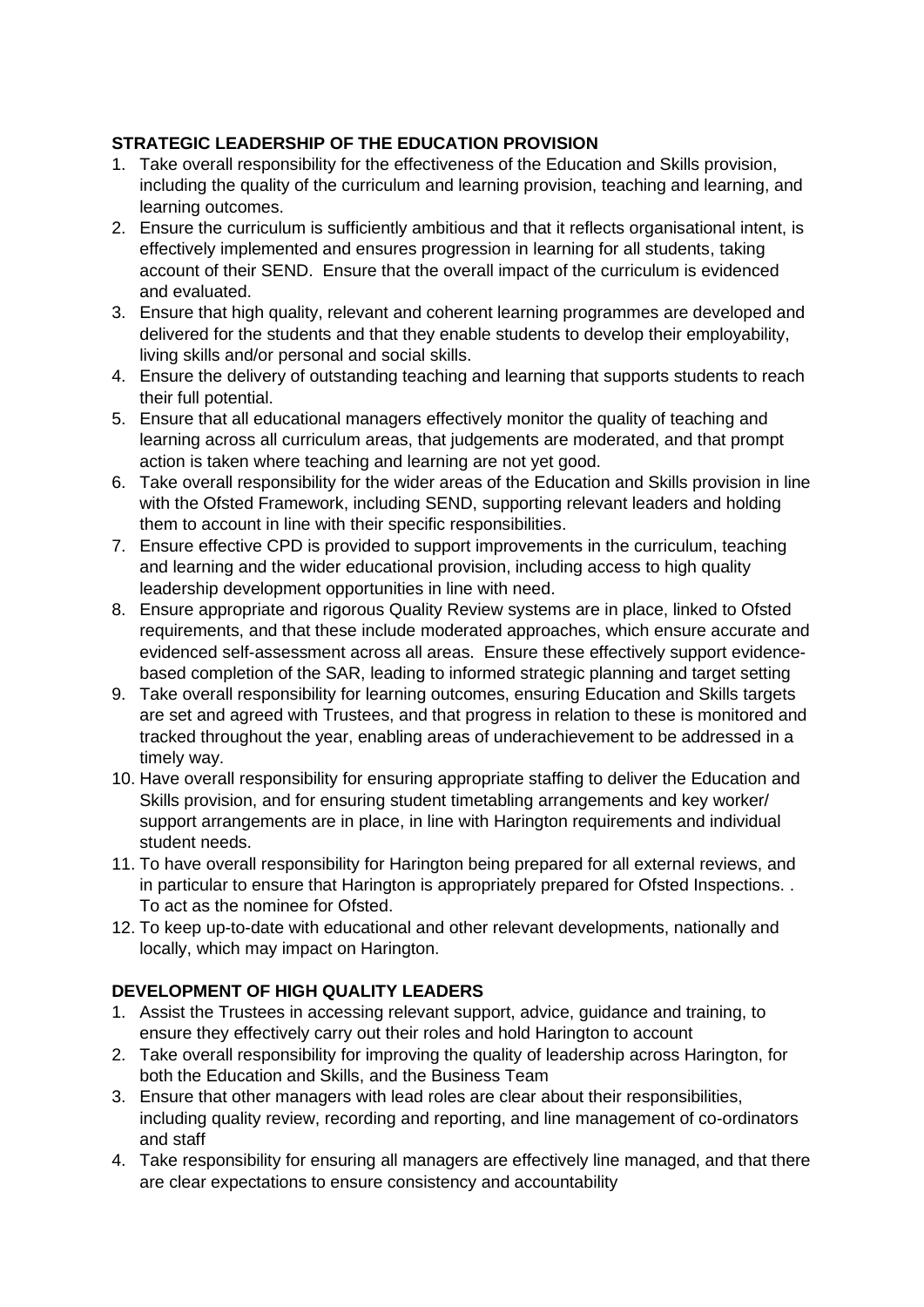- 5. Ensure there is an ongoing programme of leadership development, including opportunities for coaching and other support.
- 6. Develop effective systems and structures, including set agendas, and a cycle of quality review, to enable both strategic and operational developments and effective communication.

### **ACCOUNTABILITY FOR FINANCES AND BUSINESS**

- 1. To ensure the effective management of the finances and business operations of the organisation
	- Including:
	- . a. Ensuring that good systems of financial planning, control, monitoring and reporting are in place.

b. Ensuring that the commercial activities of the organisation, currently Harington Gardeners and two shops, operate effectively.

c. Securing continuing grant funding, and ensuring that the requirements of funders are properly met.

d. Maintaining and developing the marketing and fundraising activities of Harington.

#### **DESIGNATED SAFEGUARDING LEAD**

- 1. As the overall leader for Harington, to take responsibility for safeguarding policy and procedures, working with the Deputy Designated Safeguarding Lead. Extra training to DSL level will be given if required,
- 2. Ensure all trustees and staff access statutory, and other relevant training to enable them to carry out their roles and responsibilities.
- 3. Monitor and evaluate the effectiveness of Harington in safeguarding students.

#### **OTHER GENERAL DUTIES**

- 1. To support staff induction.
- 2. To support personal development of students, where required.
- 3. To provide cover for other managers as necessary.
- 4. Carry out other relevant leadership duties and responsibilities, as reasonably practicable, as identified by Trustees or through development of the role.

**Hours: 37.5 hours a week, including occasional weekend duties and attendance at occasional evening meetings, as required.** 

**Leave: 28 days annual leave per year, which includes 3 fixed days during the Christmas break, rising to 33 days after 5 years' service. Annual leave must be taken during the student break weeks.**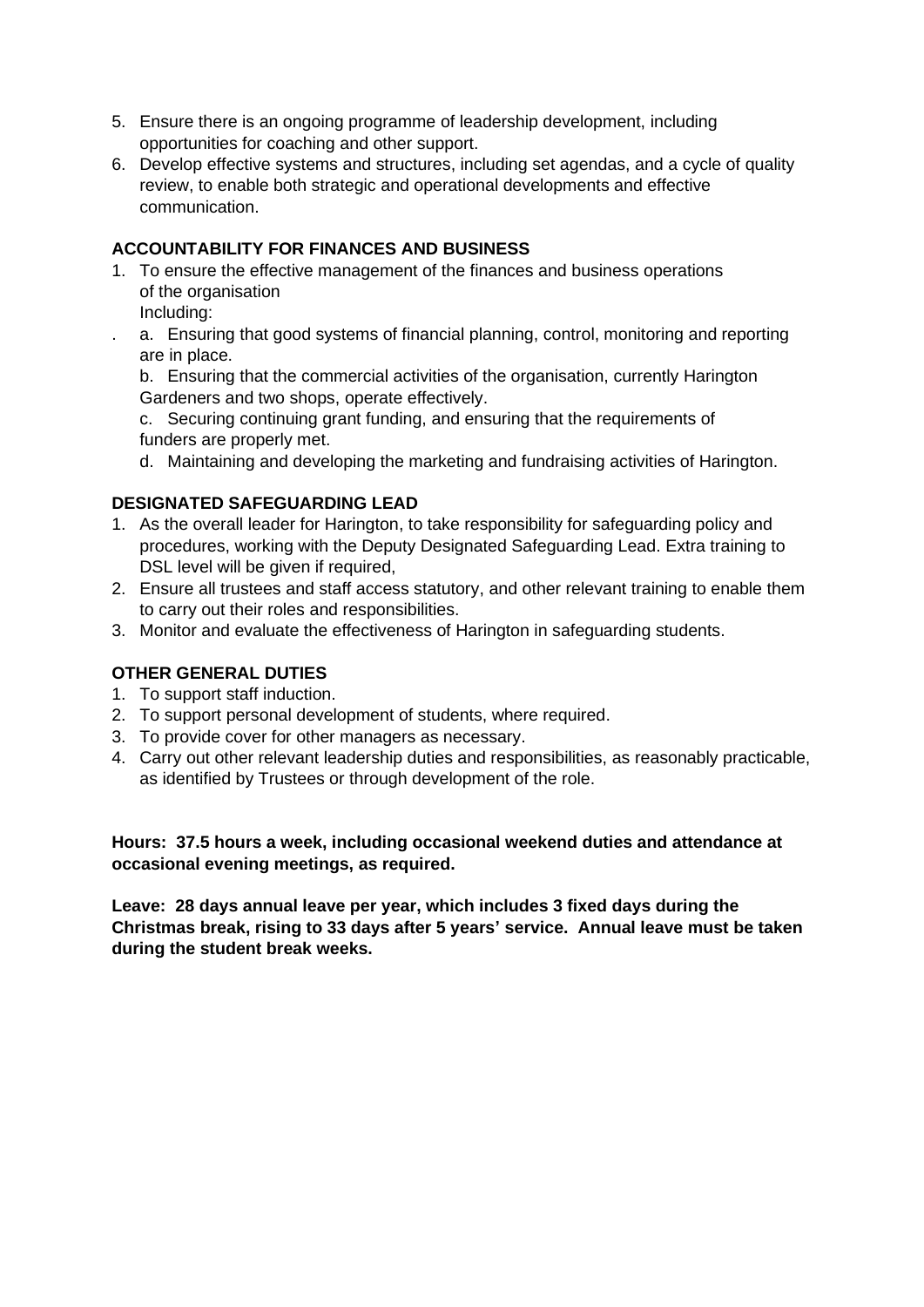| <b>HEAD OF HARINGTON</b><br><b>PERSON SPECIFICATION</b> |                                                                                            |                                |                                    |  |  |
|---------------------------------------------------------|--------------------------------------------------------------------------------------------|--------------------------------|------------------------------------|--|--|
|                                                         | <b>Requirements</b>                                                                        | Essential/<br><b>Desirable</b> | <b>Assessment</b><br><b>Method</b> |  |  |
| <b>Qualifications and Training</b>                      |                                                                                            |                                |                                    |  |  |
| ٠                                                       | Teaching Qualification (QTS or Post 16 Education)                                          | Ε                              | C                                  |  |  |
|                                                         | Senior Leadership - Education leadership qualification                                     | E                              | Ć                                  |  |  |
| $\bullet$                                               | Evidence of recent engagement in leadership and/or                                         | E                              | AF/I                               |  |  |
|                                                         | education training.<br>Degree level education or equivalent.                               | E                              | C/AF                               |  |  |
|                                                         | Knowledge and understanding                                                                |                                |                                    |  |  |
|                                                         | Education Leadership skills, including strategic                                           | E                              | AF/I                               |  |  |
|                                                         | development and effective leadership of staff                                              |                                |                                    |  |  |
| $\bullet$                                               | High level understanding and detailed knowledge of                                         | E                              | AF/I                               |  |  |
|                                                         | the Ofsted Framework and Inspection requirements                                           |                                |                                    |  |  |
| $\bullet$                                               | Understanding of what outstanding teaching looks like                                      | Е                              | AF/I                               |  |  |
|                                                         | and strategies to achieve this                                                             |                                |                                    |  |  |
| $\bullet$                                               | Good understanding of the cycle of improvement and<br>Quality Review systems and processes | E                              | AF/I                               |  |  |
| $\bullet$                                               | Understanding of SEND and strategies to support                                            | E                              | AF/I                               |  |  |
|                                                         | improvements in learning, and independence                                                 |                                |                                    |  |  |
|                                                         | Understanding of safeguarding requirements                                                 | E                              | AF/I                               |  |  |
| $\bullet$                                               | Understanding of the role of the Designated                                                | D                              | AF/I                               |  |  |
|                                                         | Safeguarding Lead                                                                          |                                |                                    |  |  |
| ٠                                                       | Understanding of HR management                                                             | D                              |                                    |  |  |
|                                                         | Understanding of GDPR requirements                                                         | D                              | AF/I                               |  |  |
|                                                         | Understanding of Equality Duty.                                                            | E                              | AF/I                               |  |  |
|                                                         |                                                                                            |                                |                                    |  |  |
|                                                         |                                                                                            |                                |                                    |  |  |
|                                                         | <b>Experience</b>                                                                          |                                |                                    |  |  |
|                                                         | Proven success as an Educational Leader at senior                                          | E                              | AF                                 |  |  |
|                                                         | leadership level                                                                           |                                |                                    |  |  |
| ٠                                                       | Educational leadership experience of a small                                               | D                              | AF                                 |  |  |
|                                                         | organisation                                                                               |                                |                                    |  |  |
| ٠                                                       | Educational leadership experience of post 16/young                                         | D                              | AF                                 |  |  |
| ٠                                                       | adults<br>Experience in working with students with SEND, either                            | E                              | AF                                 |  |  |
|                                                         | within a SEND or mainstream provision                                                      |                                |                                    |  |  |
| $\bullet$                                               | Experience in leading improvements in the curriculum                                       | E                              | AF/I                               |  |  |
|                                                         | and/or teaching and learning                                                               |                                |                                    |  |  |
|                                                         | Experience of financial management, including budget                                       | E/D                            | AF/I                               |  |  |
|                                                         | responsibility, ideally in an organisation of similar size                                 |                                |                                    |  |  |
|                                                         | and complexity                                                                             |                                |                                    |  |  |
| ٠                                                       | Experience as a Designated or Deputy Designated<br>safeguarding lead                       | D                              | AF/I                               |  |  |
|                                                         | Experience in supporting safeguarding developments                                         |                                | AF/I                               |  |  |
|                                                         | Experience in managing a range of HR matters                                               | D<br>D                         | AF/I<br>AF/I                       |  |  |
|                                                         | Experience in business management and planning,                                            | D                              | AF/I                               |  |  |
|                                                         | including development of systems and processes                                             |                                |                                    |  |  |
|                                                         |                                                                                            |                                |                                    |  |  |